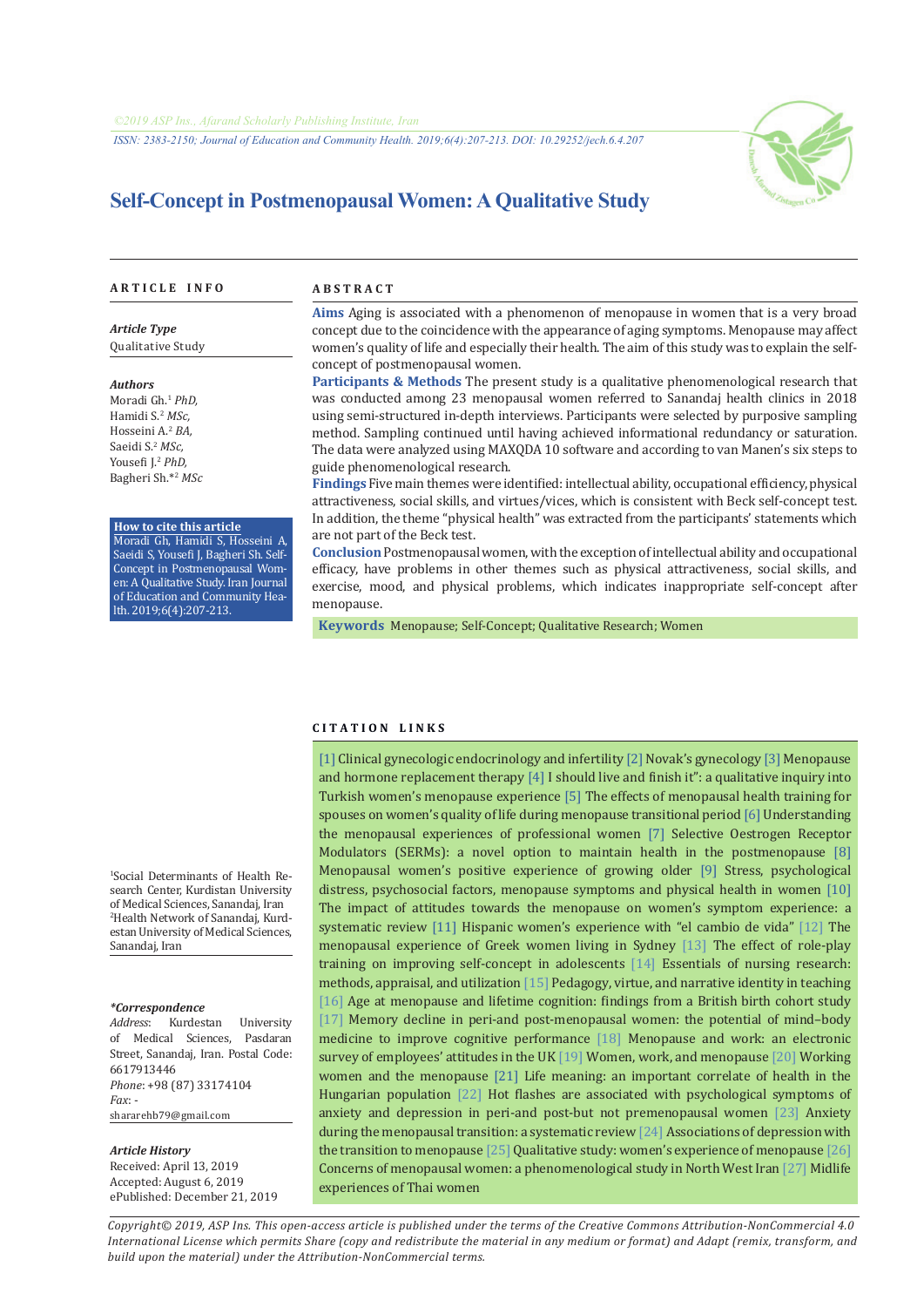#### ۲۰۸ قباد مرادی و همکاران ــ

# تصور از خود در زنان یائسه: یک مطالعه کیفی

## قباد مرادی **PhD**

مرکز تحقیقات عوامل اجتماعی موثر بر سلامت، دانشگاه علوم پزشکی کردستان، سنندج، ایران

## صمد حمیدی **MSc**

مرکز بهداشت شهرستان سنندج، دانشگاه علوم پزشکی کردستان، سنندج، ایران آمنه حسینی **BA**

مرکز بهداشت شهرستان سنندج، دانشگاه علوم پزشکی کردستان، سنندج، ایران سامرند سعیدی **MSc**

مرکز بهداشت شهرستان سنندج، دانشگاه علوم پزشکی کردستان، سنندج، ایران جهانبخش یوسفی **PhD**

مرکز بهداشت شهرستان سنندج، دانشگاه علوم پزشکی کردستان، سنندج، ایران

#### **MSc** \* شراره باقر ی

مرکز بهداشت شهرستان سنندج، دانشگاه علوم پزشکی کردستان، سنندج، ایران

## چکیده

اهداف: در زنان، افزایش سن با پدیده یائسگی همراه است که بهعلت همزمانی با بروز علایم پیری، مفهوم بسیار وسیعی مییابد. یائسگی ممکن است کیفیت زندگی زنان را تحت تاثیر قرار داده و حتی سلامت آنان را به خطر بیاندازد. مطالعه حاضر با هدف تبیین تصور از خود در زنان یائسه انجام شد.

م**شارکتکنندگان و روشها:** مطالعه حاضر یک تحقیق کیفی به روش پدیدارشناسی است که در سال ۱۳۹۷ در بین ۲۳ زن یائسه مراجعهکننده به مراکز بهداشتی درمانی شهر سنندج با روش مصاحبه عمیق نیمهساختاریافته انجام شد. شرکتکنندگان براساس روش نمونهگیری هدفمند انتخاب شدند. نمونهگیری تا دستیابی به درک کامل از پدیده مورد مطالعه یعنی اشباع ادامه داشت. آنالیز دادهها با استفاده از نرمافزار 10 MAXQDA صورت گرفت. برای آنالیز از شش مرحله رویکرد پدیدارشناسی تفسیری *ونمنن* استفاده شد.

یافتهها: پنج مضمون اصلی توانایی ذهنی، کارآمدی شغلی، جذابیت جسمانی، مهارتهای اجتماعی و عیبها و حسنها مطابق با ابزار تصور از خود بک بود. علاوه بر آن، مضمون "سلامت جسمی" از گفتههای شرکتکنندگان استخراج شد که جزء طبقهبندیهای پرسشنامه بک نبود.

نتیجهگیری: زنان یائسه به استثنای توانایی ذهنی و کارآمدی شغلی، در سایر مضامین مانند جذابیت جسمانی، مهارتهای اجتماعی و ورزشکردن، خلق و خو و مسایل جسمانی مشکلاتی دارند که حاکی از تصور نامناسب از خود بعد از یائسگی در این زمینهها است.

کلیدواژهها: یائسگی، تصور از خود، مطالعه کیفی، زنان

تاریخ دریافت: ۱۳۹۸/۱/۲۴ تاریخ پذیرش: ۱۳۹۸/۵/۱۵ shararehb79@gmail.com : نویسنده مسئول

### مقدمه

براساس بررسیهای انجامشده، سالانه حدود ۲۵میلیون زن در دنیا به سن یائسگی میرسند. پیشبینی میشود این میزان در سال ٢٠٣٠ به یکمیلیارد و ٢٠٠هزار نفر با افزایش سالانه ٤٧میلیون نفر مورد جدید در سال برسد<sup>[2,]</sup>. یائسگی یک واقعه فیزیولوژیک شبیه منارک است که بهطور معمول در زنان بالای ٥٠ سال رخ میدهد و با علایم کاهش سطح استروژن همراه است. یائسگی ممکن است کیفیت زندگی زنان را تحت تاثیر قرار داده و حتی سلامت آنان را به

خطر بیاندازد[4 3,]. یائسگی پدیدهای است که زنان تمایلی به بحث در مورد آن ندارند. به نظر مردم ویژگیهایی نظیر جوانی، زیبایی و جذابیت در زنان باارزش بوده و زنان یائسه، افرادی غیرمنطقی، عصبی، خشن و فاقد نیروی جنسی هستند. یائسگی پایان دوره باروری است؛ هنگامی که این دوران فرا میرسد زنان یائسه دچار درجاتی از شوک و ناباوری و احساس غم میشوند<sup>[3]</sup>. این دوره با علایم جسمی مانند گرگرفتگی، تعریق شبانه، علایم ادراری تناسلی، اختلال خلقی، اختلال خواب و سردرد یا تغییر در فعالیت جنسی همراه است<sup>[5]</sup>.

شیوع علایم عاطفی‐ روانی در یائسگی در یکی از مطالعات %٧٩[6] و در مطالعه دیگر بیش از ٢٥-٢٠% گزارش شد<sup>[7]</sup>. مطالعات نشان میدهند که بیش از نیمی از زنان پس از یائسگی علایم فیزیکی- روانی را بروز میدهند<sup>[6]</sup>. بهطور کلی، در فرهنگ غربی، یائسگی، قسمتی منفی از زندگی در نظر گرفته شده که در آن سلامت زن از دست رفته و معمولاً سندروم نقص خوانده میشود<sup>[8]</sup>. یائسگی در اکثر فرهنگها به معنی مسنشدن زنان است. بسیاری از زنان، در دوران یائسگی احساس ازدستدادن نقش مادری، جوانی، زیبایی و در نهایت احساس ازدسترفتن زندگی را تجربه میکنند<sup>[9]</sup>. از طرف دیگر، برخی از زنان احساسات مثبت در این دوران را تجربه میکنند؛ برای مثال نشان داده شده است که زنان در دوران یائسگی، احساس قدرت و آزادی بیشتری میکنند و از آنجا که ترس از بارداری وجود ندارد، این احساس عمیقتر خواهد شد. از طرف دیگر، هر چه نگرانیهای زنان، عمیقتر و دیدگاه آنها منفیتر باشد، علایم و نشانههای یائسگی در آنها شدیدتر بروز مییابد<sup>[10]</sup>.

تصور از خود یا ادراک از خویشتن، یعنی یک نقطه نظر عینی از مهارتها، خصوصیات و تواناییهایی که فرد از خود دارد. تصور از خود عبارت است از نحوه ادراک فرد از خود، رفتار خود و نگرش نسبت به کیفیت انگارههای دیگران<sup>[11]</sup>. مطالعاتی که به بررسی تصور از خود در افراد سالم پرداختهاند حاکی از آن هستند که تصور از خود، نقش اساسی در بهداشت و سلامت روانی افراد به عهده دارد<sup>[12]</sup>، به گونهای که با کاهش سطح تصور از خود علایم و نشانههایی چون اضطراب، افسردگی، احساس تنهایی، کمرویی، درونگرایی و غیره ظاهر خواهند شد و در صورت تداوم اشکالات جدی به همراه خواهند داشت. همچنین بررسیها نشان میدهند که یکی از مشکلاتی که تاثیر بازدارنده بر کارآمدی افراد دارد و از شکلگیری سالم هویت و شکوفایی استعدادها و قوای فکری و عاطفی آنها جلوگیری میکند، مشکل در تصور صحیح از خود است<sup>[13]</sup>.

با وجود مطالعات متعدد در خصوص جنبههای مختلف دوران یائسگی، مطالعه کمی در زمینه شناخت و درک تصور زنان در دوران یائسگی وجود دارد. در پدیدارشناسی، محقق میتواند مفهوم یدیدهها را همان طور که فرد تجربه میکند درک نماید<sup>[14]</sup>. این رویکرد، بر تجارب افراد تاکید دارد و محقق میتواند با استفاده از این رویکرد، به درک عمیقتر یا معنیدار یک تجربه انسانی دست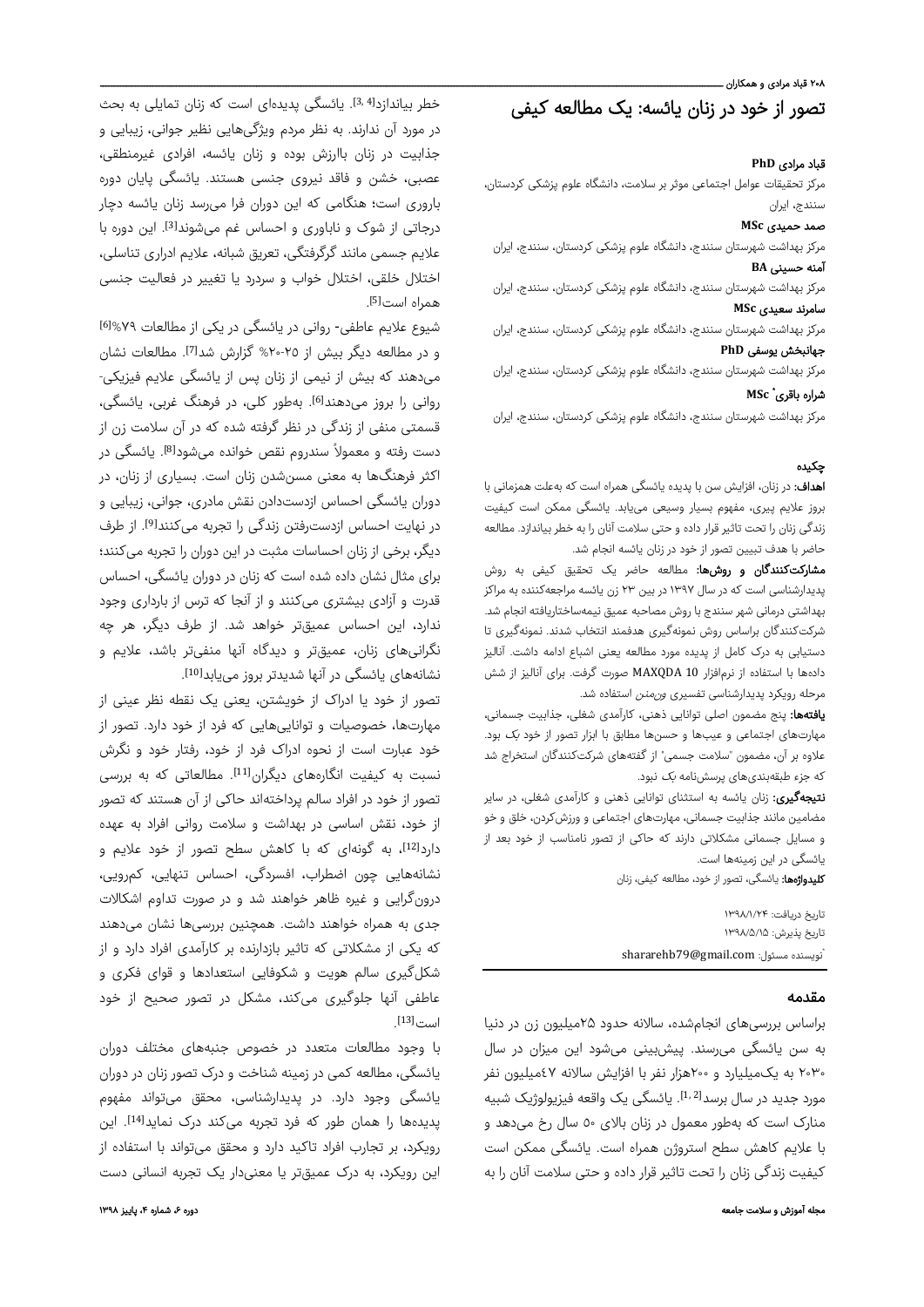یابد<sup>[15]</sup>. این پژوهش، یک پژوهش پدیدارشناس مبتنی بر فلسفه پدیدارشناسی *ونمنن* و ترکیبی از روش *هوسرل* و *هایدگر* است. بنا به نظر وی، تاکید پدیدارشناسی بر معنیبخشی تجارب زنده است. یک پدیدارشناس، تجارب افراد را قرض میگیرد و روی آنها تحلیل انجام میدهد تا بتواند معنی عمیقتری را استخراج کند<sup>[15]</sup>. لذا مطالعه حاضر، با هدف تبیین تصور از خود در زنان یائسه با رویکرد پدیدارشناسی انجام شد.

# مشارکتکنندگان و روشها

این مطالعه کیفی پدیدارشناسی در سال ١٣٩٧ در بین ٢٣ زن یائسه مراجعهکننده به مراکز بهداشتی درمانی شهر سنندج انجام شد که براساس روش نمونهگیری هدفمند انتخاب شدند. معیارهای ورود به مطالعه، عدم قاعدگی در طول ۱۲ ماه اخیر، طول مدت یائسگی کمتر از ۴ سال و تمایل به شرکت در پژوهش و بیان تجاربشان بود. از معیارهای خروج از مطالعه، سابقه هسیترکتومی بود. نمونهگیری تا دستیابی به درک کامل از پدیده مورد مطالعه ادامه داشت (اشباع). زنان یائسه واجد شرایط، مورد مصاحبه با روش نیمهساختاریافته باز عمیق قرار گرفتند.

در مصاحبهها از راهنمای پرسشگری استفاده شد و فرآیند سئوالات بستگی به پاسخ افراد داشت. قبل از انجام مطالعه، ابتدا پیشنویس سئوالات در اختیار ٥ نفر از اساتید آموزش بهداشت و یک نفر متخصص زنان قرار گرفت و طبق پیشنهادات دریافتی ویرایش شدند. سئوالات راهنما عبارت بودند از: زمانی که فهمیدید یائسه شدید، چه احساسی داشتید؟ فکر میکنید یائسگی چه تغییری در جسم و روان شما ایجاد کرده است؟ اکنون شما چه تصوری از خود دارید؟ این تصورات چه تفاوتی با دوران قبل از یائسگی شما دارد؟

در جلسه مصاحبه، پژوهشگر پس از معرفی خویش، بیان اهداف، اطمینان به محرمانهماندن اطلاعات و کسب اجازه از شرکتکننده اقدام به انجام مصاحبههای فردی عمیق براساس راهنمای سئوالات میکرد. از تمامی شرکتکنندگان بعد از ارایه توضیحات لازم، رضایتنامه کتبی اخذ شد. مصاحبهها در اتاقی خصوصی در مرکز بهداشتی درمانی انجام و با استفاده از ضبط صوت دیجیتالی ضبط میشد. مدتزمان انجام هر مصاحبه بین ٤٥ دقیقه تا یک ساعت بود. در ابتدای هر مصاحبه، ابتدا اطلاعات فردی مانند سن، وضعیت تاهل، تعداد فرزندان، میزان تحصیلات، وضعیت اشتغال و سن یائسگی پرسیده میشد و سپس با سئوالات راهنما ادامه مییافت. بلافاصله پس از انجام هر مصاحبه، اطلاعات ضبطشده چند بار بهطور دقیق گوش داده میشد. سپس محتوای مصاحبهها کلمه به کلمه روی کاغذ منتقل و ضمن گوشدادن به نوار ضبطشده، اطلاعات نیز مرور میشد. دادههای بهدستآمده همزمان بهطور مکرر بازخوانی شده تا درک کلی از آنها به دست آمد. متون بازنویسیشده بعد از هر مصاحبه بلافاصله با نرمافزار تجزیه و تحلیل میشد. با سه نفر از شرکتکنندگان دوبار مصاحبه انجام شد و موارد نوظهور و پیشبینینشده در مصاحبههای دوم بررسی شد.

## ـــــــــــــــــــــ تصور از خود در زنان یائسه: یک مطالعه کیفی ۲۰۹

آنالیز دادهها با استفاده از نرمافزار 10 MAXQDA صورت گرفت. برای آنالیز از شش مرحله رویکرد پدیدارشناسی تفسیری *ونمنن* یعنی: ١) رویآوری به ماهیت تجربه، ٢) بررسی تجربه، ٣) تامل بر درونمایههای ذاتی پدیده، ٤) نوشتن و بازنویسی تفسیری، ٥) حفظ ارتباط قوی جهتدار با پدیده و ٦) مطابقت بافت مطالعه با درنظرگرفتن اجزا و کل<sup>[14]</sup> استفاده شد. در مطالعات پدیدارشناسی لازم است پژوهشگر در طول مطالعه بهطور مداوم با سئوال پژوهش درگیر باشد، یعنی این سئوال در ذهن پژوهشگر که "تصور از خود در زنان در دوران یائسگی چگونه است؟" بارها تکرار میشد. این فرآیند منجر به استخراج مضمونها و تفسیر آنها شد.

با تعریف تصور از خود در دوران یائسگی توسط زنان یائسه، پژوهشگران میتوانستند با تحلیل تفسیری، احساسات و تجربه شرکتکنندگان را آن طور که هست درک و تفسیر نمایند، زیرا جوهره اصلی درک، احساسات، تجربه و بیان شرکتکنندگان در تعاریف و توصیفهای آنها پنهان است. تحلیل مضمونی نیز بهصورت جداکردن مضمونهای ذاتی از فرعی انجام شد و از رویکرد انتخابی استفاده شد؛ به این صورت که چند بار متن خوانده یا شنیده شد و جملات و واحدهای معنیدار که به نظر پژوهشگر توصیفکننده پدیده مورد نظر بود، جدا شدند.

بهمنظور بررسی دادهها از چهار معیار مقبولیت (Crediblity(، تاییدپذیری (Confirmability(، قابلیت اعتماد (Dependability (و انتقالپذیری (Transferibiliy (استفاده شد. بهمنظور افزایش مقبولیت یا اعتبار دادهها در این پژوهش از تنوع نمونهها استفاده شد؛ یعنی از نمونههایی با وضعیت اجتماعی، اقتصادی و تحصیلی متفاوت استفاده شد. همچنین متن کدبندیشده به تعدادی از شرکتکنندگان برگردانده شد و میزان انطباق کدهای انتخابشده با نظرات آنها بررسی شد. همچنین برای افزایش اعتبار دادهها، از روش تعلیق (Bracketing (استفاده شد و محقق پیشفرضهای خود در مورد موضوع مورد مطالعه را از ابتدای تحقیق کنار گذاشت. در خصوص قابلیت اعتماد دادهها، پژوهشگر اقدام به ثبت کامل فعالیتها درباره چگونگی جمعآوری و تحلیل دادهها نموده و برای افزایش تاییدپذیری متن، مصاحبهها، کدها و طبقات استخراجشده در اختیار دو تن از پژوهشگران داخل تیم تحقیقاتی قرار گرفت.

## یافتهها

میانگین سنی زنان شرکتکننده ۵۴/۱۲±۵/۴۴ سال بود که از بین آنها ٣ نفر همسرمرده بودند. از نظر تحصیلات، ٥ نفر بیسواد، ۶ نفر تحصیلات ابتدایی، ٤ نفر دیپلم و ٨ نفر تحصیلات دانشگاهی داشتند. ۲ مورد یائسگی زودرس (قبل از سن ۴۰سالگی) داشته و ۱۰ نفر شاغل بودند. تعداد فرزندان آنان نیز بین ٢-٥ فرزند بود.

استخراج تمهای اصلی مطالعه اگرچه کلیه مفاهیم مورد بررسی در آزمون تصور از خود بک (BSCT (را شامل نمیشد، اما بیشتر موارد کشفشده با معیارهای تصور از خود بک مطابقت داشت؛ به همین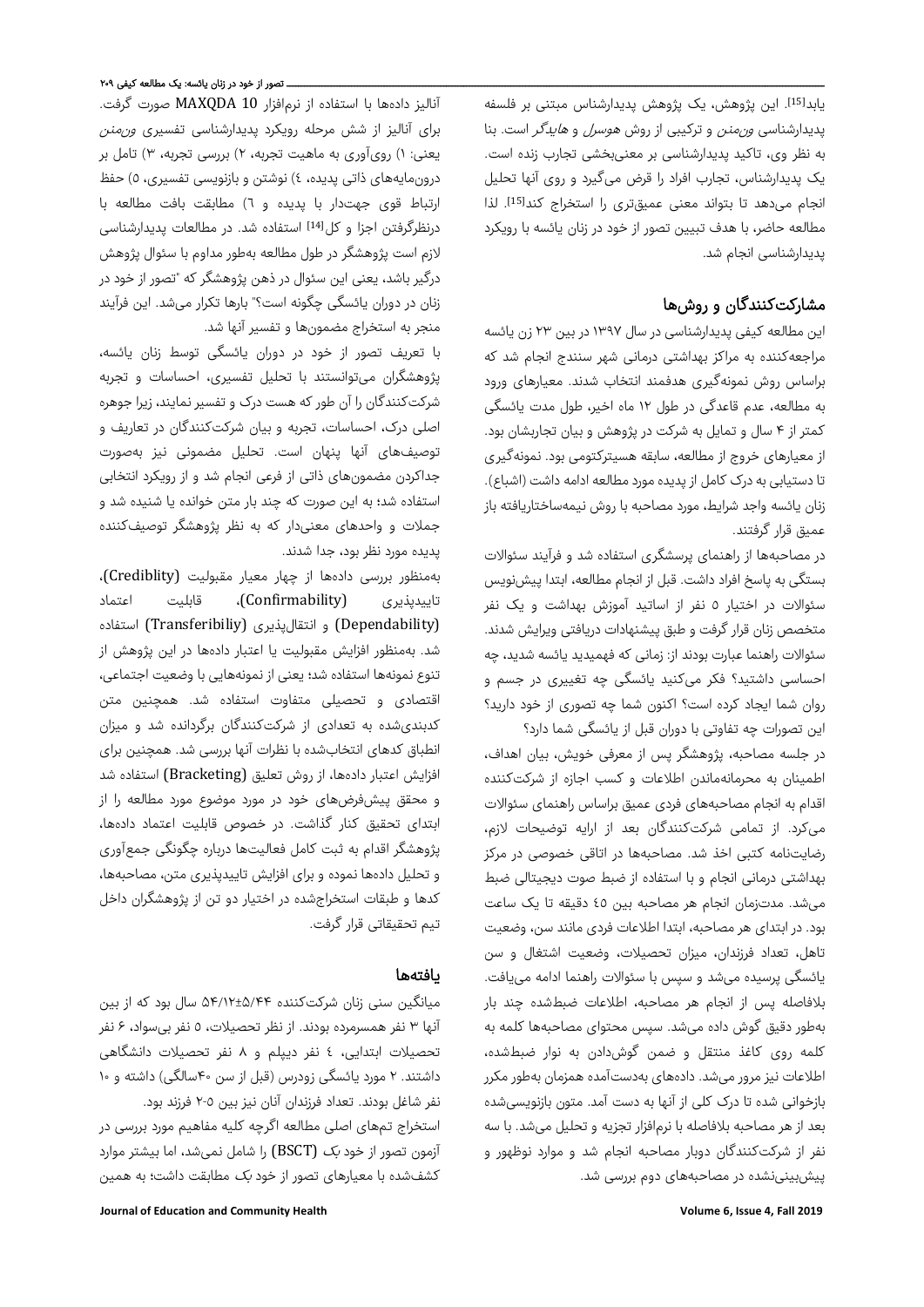## ۲۱۰ قباد مرادی و همکاران ــ

دلیل از این معیارها برای گزارش نتایج استفاده شد. در نهایت ۶ تم اصلی به دست آمد (جدول <sup>۱</sup>).

# جدول ۱) مضامین مربوط به تصور از خود در یائسگی

| معلومات، هوش، یادگیری چیزها، توانایی خواندن و                   |
|-----------------------------------------------------------------|
| توانایی ذهنی                                                    |
| حافظه                                                           |
| بهاتمامرساندن كارها، تلاش و سختكوشى، موفقيت،<br>كارآمدى شغلى    |
| تنبلی و هوشیاری                                                 |
| جذابيت جسمانى<br>قيافه، محبوبيت، جذابيت، وضع ظاهر و مرتببودن    |
| مهارتهای<br>شوخطبعی و ورزشکاری                                  |
| اجتماعى                                                         |
| عيبها وحسنها<br>خلق و خو                                        |
| مشكلات جسمانى<br>درد بدن، پرفشاری خون، بالارفتن چربی خون و غیره |

توانایی ذهنی: این بعد شامل مفاهیم مربوط به معلومات، هوش، یادگیری چیزها، توانایی خواندن و حافظه بود. اکثر خانمها از تواناییهای ذهنی خود احساس رضایت داشتند و هیچ تغییر منفی در این زمینه بیان نمیکردند.

- یکی از خانمها که در سن ۵۰سالگی دانشجوی تحصیلات تکمیلی بود میگفت: "من در این سن تصمیم به ادامه تحصیل گرفتم... الان که دانشجو هستم بسیار علاقمند به یادگیری هستم و خیلی خوب هم یاد میگیرم و احساس خوبی هم دارم".

- شرکتکننده سوم (کارمند ۵۲ساله) اظهار میکرد: "هیچ تفاوتی در مغزم ایجاد نشده و حتی فکر میکنم که ذهنم فعال شده و توجه بیشتری به مسایل دارم و کنترل بیشتری روی کارهایم دارم و حتی یادگیریم نسبت به گذشته بهتر شده است".

- یکی از زنان (شرکتکننده شماره ۱۱ و ۶۰ساله) با تاسف زیاد گفت: "خیلی فراموشکار شدهام، حتی چیزهای خیلی عادی را فراموش میکنم... نمیدانم وسایل ضروری خانه را کجا گذاشتهام... حتی بعضی وقتها گوشی تلفن توی دستمه اما تمام خونه رو دنبالش میگردم".

کارآمدی شغلی: شامل مفاهیم بهاتمامرساندن کارها، تلاش و سختکوشی، موفقیت، تنبلی و هوشیاری بود. اکثریت زنان در خصوص این تواناییها احساس رضایت کامل داشته و هیچ نگرانی نداشتند.

- شرکتکننده شماره ۲۰ و ۵۷ساله اظهار میکرد: "من ۳ سال است که عادت ماهانه نشدهام... هنوز مثل دوران کارمندی به کارهایم میرسم. هنوز صبح زود بیدار میشوم و مثل قبل انرژی دارم و فکر نمیکنم قاعدهنشدن ارتباطی با ناتوانی داشته باشد".

شرکتکننده دیگری (شماره ۸ و ۴۹ساله) میگفت: "من زودتر از ۵۰ سال یائسه شدم، اما مثل بقیه زنان به کارهایم میرسم. حتی بعضی مواقع از آنها نیز بهترم، بهطوری که همه من را تحسین میکنند که چقدر زرنگ و فعال هستم و بهموقع به تمام کارهایم میرسم".

- فقط یک نفر از شرکتکنندگان (شماره ۱۴) میگفت: " بهشدت تنبل شدهام و بهاجبار کار میکنم. حوصله کارکردن ندارم... همیشه دوست دارم بخوابم".

جذابیت جسمانی: شامل قیافه، محبوبیت، جذابیت، وضع ظاهر و مرتببودن بود. قیافه بیشترین موردی بود که توسط اکثریت خانمها بیان میشد و تغییرات صورت، ازدستدادن شادابی پوست و مو و چروکشدن صورت و چاقی از نگرانیهای اصلی زنان در این حیطه بود. بهطوری که این جملات در صحبتهای اکثر شرکتکنندگان بهطور مکرر بیان شد:

- شرکتکننده شماره ۱۴ میگفت: "احساس پیری میکنم... فکر میکنم قیافهام از بین رفته و پوستم خراب شده است... حتی پوست دستانم خشک شده است... خیلی ناراحتکننده است."

- شرکتکننده شماره ۱۴ و ۵۶ساله معتقد بود که: "من دیگر شادابی و جوانی صورت را ندارم... خودم را از افراد جوان دور میدانم و حتی نمیتوانم مثل آنها لباس بپوشم".

- اگر چه یکی از خانمها (شرکتکننده شماره اول) با خوشحالی فراوان از یائسگی گفت: " احساس جوانی و جذابیت میکنم و از پریودنشدن احساس خوشایندی دارم، چون آسیب جدی ندیدهام و از دردهای زمان قاعدگی و خونریزی شدید راحت شدهام".

مهارتهای اجتماعی: شامل شوخطبعی و ورزشکاری بود. بیشتر خانمها اهل فعالیت بدنی و ورزش نبودند و دلایل خاصی (محدودیت جا و مکان، نداشتن وقت و غیره) برای آن داشتند که الزاماً به دوران یائسگی مربوط نمیشد و از جمله عادات دوران قبل از یائسگی بود.

- البته یک نفر از شرکتکنندگان (شماره ۶) معتقد بود که: "در این زمان راحتتر میتوان ورزش کرد و حتی با خیال راحت میتوانم در مسابقات ورزشی شرکت کنم، چون دیگر استرس عادت ماهانه و درد آن زمان و محدودیتهای آن را ندارم و هر وقت دلم بخواهد میتوانم به استخر بروم".

اگر چه بیشتر زنان خود را بدون مشکل میدانستند، اما نکته مهمی که از لحن و نحوه صحبتکردن آنان استنباط میشد این بود که همه آنان حسرت دوران قبل از یائسگی را داشته و بهدلیل احساس پیری غالب در آنان حس شوخطبعی هم کاهش یافته و خود را از زنان جوان جدا میدانستند.

ً - یکی از زنان (شماره ۱۹ و ۵۲ به دوران یائسگی ساله) گرچه صراحتا اشاره نکرد، اما اظهار داشت: "قبلاً خیلی اهل معاشرت بوده و روابط اجتماعی بالایی داشتم. با همه شوخی میکردم و میخندیدم و... اما الان از ما گذشته. هر چیزی و کاری سنی دارد. من با جوانی خیلی فرق دارم".

عیبها و حسنها: شامل حرص و طمع، خودخواهی، بیرحمی، مهربانی و خلق و خو بود. خلق و خو از بیشترین دغدغههای زنان یائسه بود که به بیانات مختلف در مورد آن حرف میزدند:

- شرکتکننده شماره ٦ و ٥٠ساله میگفت: "عصبی هستم و خیلی زود عصبانی میشوم... بسیار حساس شدهام و زودتر آزرده میشوم". - یک نفر از شرکتکنندگان (شماره ١٦ و ٥٨ساله) میگفت: "خیلی حوصله حرفزدن ندارم وگوشهگیرتر شدهام و حوصله حضور در جمع و مهمانی را ندارم و بیشتر در لاک خود هستم".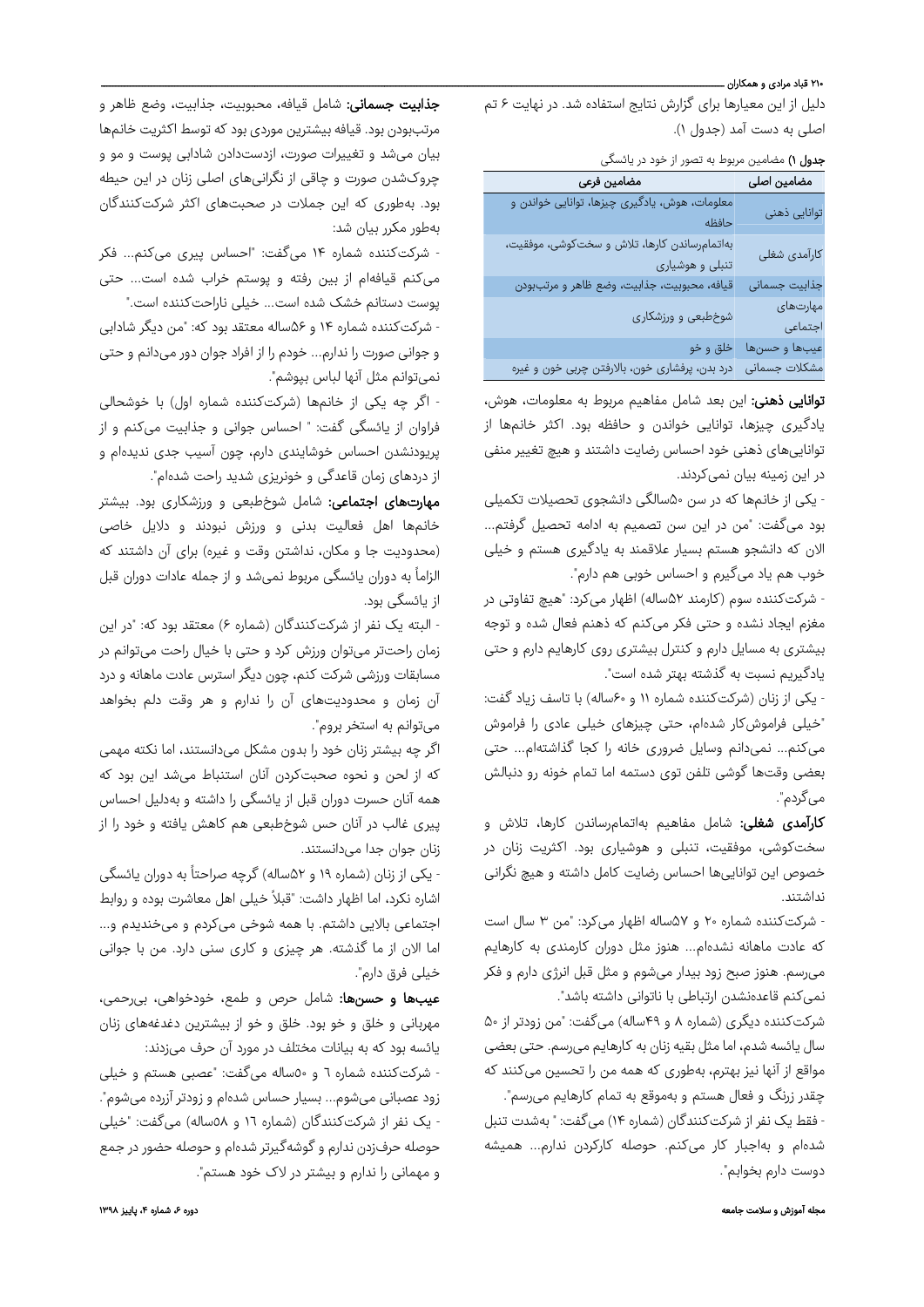یکی دیگر از زنان (شماره ١٩) گفت:" مثل قبل شاد نیستم، افسردگی دارم. حس بسیار ناخوشایندی است، چون وارد یک فاز دیگری از زندگی میشوی یعنی به آخر زندگی نزدیک میشوی مثلاً نمیتوانی بچهدار شوی".

- البته در کنار اکثریت خانمها که خلق و خوی خود را بسیار ناخوشایند توصیف میکردند، یکی از خانمها (شماره ٣) با شور و شوق فراوان بیان کرد که: " از نظر روحی آرامتر شدهام."

**مشکلات جسمانی:** مواردی همچون دردهای جسمانی از جمله سردرد و درد پا، ابتلا به پرفشاری خون و بالارفتن چربی خون از مفاهیم پرتکرار در مصاحبههای شرکتکنندگان بود که میتوان در یک طبقه جداگانه به نام سلامت جسمانی طبقهبندی نمود.

- شرکتکننده شماره :١" چون عادت ماهانهام قطع شده و خون کثیف از بدنم خارج نمیشود باعث بالارفتن فشار خونم شده است و این یک صدمه بزرگ برای من بود".

مساله مهم دیگری که نگرانی اصلی زنان بود، عدم توانایی برای بچهدارشدن بود.

- یک از خانمها (شماره ١١) با حسرت فراوان از این موضوع صحبت میکرد: "ای کاش به دوران قبل از یائسگی برمیگشتم، حتماً دوباره بچهدار میشدم. حتی دلم برای عادت ماهانه تنگ میشود. همیشه به زنان دیگر میگویم که قدر این فرصت را بدانید و حتما بچهدار شوید".

# بحث

پژوهش کیفی حاضر با هدف بررسی ارتباط یائسگی و تصور از خود در میان زنان شهر سنندج انجام شد و نتایج در شش مضمون اصلی که هر کدام دارای مضامینی فرعی بودند بیان شد. مضامین بهدستآمده از مصاحبه با زنان یائسه، تلاشی در جهت رسیدن به هدف اصلی مطالعه یعنی جستوجو، کشف و تفسیر تصور از خود در یائسگی بود که بهمنظور کسب بینش عمیقتر و غنیتر در مورد این پدیده و پاسخ به این سئوال که تصور از خود در دوران یائسگی در زنان چگونه درک میشود، صورت گرفت. یافتههای پژوهش حاضر حاکی از آن است که به استثنای توانایی ذهنی و کارآمدی شغلی، مشارکتکنندگان در سایر مضامین مانند جذابیت جسمانی، مهارتهای اجتماعی و ورزشکردن، خلق و خو و مسایل جسمانی مشکلاتی را عنوان نموده که حاکی از تصور نامناسب از خود بعد از یائسگی در این زمینهها است.

نتایج پژوهش حاضر حاکی از آن است که مشارکتکنندگان از نظر توانایی ذهنی مانند مفاهیم مربوط به معلومات، هوش، یادگیری چیزها، توانایی خواندن و حافظه احساس رضایت داشتند و تغییر منفی در این زمینه بیان نکردند. این یافته با نتایج مطالعات اخیر که نشان دادند یائسگی در سنین بالاتر و داشتن قدرت باروری به مدت طولانیتر با عملکرد شناختی بهتر و کاهش در نقصان شناختی همراه است[16] و این که زنان حین و بعد از یائسگی نسبت به قبل از آن مشکلات حافظه بیشتری دارند<sup>[17]</sup>، ناهمخوان است. در تبیین

این یافته میتوان گفت اگرچه فراموشی علامت رایج همراه با افزایش سن است، اما از آنجایی که شرکتکنندگان در پژوهش حاضر اکثراً خانهدار بوده و نیاز به فعالیتهای ذهنی عمیقی نداشتند، در نتیجه کاهش شناختی همراه با یائسگی برای آنان زیاد مشهود نبوده است. *لیو* و *ادن* معتقدند که علایم زنان یائسه پس از بروز یائسگی با نگرش آنان به یائسگی و درک ماهیت آن ارتباط مستقیمی دارد و بعضی از زنان یائسه بهدلیل نگرش منفی حالت بهت، ناباوری و . [12] بیقراری و سایر مشکلات شناختی را تجربه میکنند

نتایج پژوهش حاضر حاکی از آن است که مشارکتکنندگان از نظر کارآمدی شغلی مانند بهاتمامرساندن کارها، تلاش و سختکوشی، موفقیت، تنبلی و هوشیاری از خود احساس رضایت داشتند. این یافته با نتایج برخی یژوهشهاا<sup>18-20]</sup> ناهمخوان است. در تبیین این یافته میتوان گفت از آنجایی که شرکتکنندگان اکثراً خانهدار بوده و فعالیتهای شغلی مشخصی نداشتند و کارهای روزمره را بهصورت عادتی انجام میدهند در نتیجه کاهش چشمگیری در فعالیتهای روزمره همراه با یائسگی برای آنان مشهود نبوده است. کاهش جذابیت ظاهری، یافته دیگری بود که توسط اکثریت شرکتکنندگان بیان میشد و تغییرات صورت، ازدستدادن شادابی پوست و مو و چروکشدن صورت و چاقی از نگرانیهای اصلی زنان در این حیطه بود. در نتایچ پژوهش *اسکرابسکی* و همکاران نیز اشاره شده است که ظاهر فیزیکی زنان ارتباط مستقیمی با نگرش آنان دارد<sup>[21]</sup>. میتوان گفت برخی از زنان مشارکتکننده در این پژوهش بهدلیل احساس پیری و بیحوصلگی برای جذابیت ظاهری خود تلاش نمیکردند و این بیحوصلگی را نه به عدم فعالیت ورزشی بلکه به یائسگی خود نسبت میدادند و در نتیجه به مرور زمان کاهش بیشتری را در جذابیت ظاهری خود احساس میکردند. همچنین میتوان گفت تغییرات فیزیکی و پایان باروری همراه با یائسگی، میتواند بر اعتمادبهنفس و تصویر بدن زنان از خود تاثیر بگذارد و شاید بهدلیل عینی و پدیداربودن ویژگیهای ظاهری مهمترین ُبعد یائسگی است که بیشترین تاثیر را روی تصور از خود آنان دارد.

یافتههای پژوهش حاضر حاکی از آن است که مشارکتکنندگان در پژوهش حاضر بهدلیل احساس پیری، حس شوخطبعی کمتری را گزارش کردهاند و همچنین فعالیتهای بدنی کمتری داشتند، اگرچه دلایل خاصی مانند محدودیت جا و مکان و نداشتن وقت و غیره را مطرح کردند که الزاماً به دوران یائسگی مربوط نمیشد و از جمله عادات دوران قبل از یائسگی بود. اما در تبیین این یافته میتوان گفت بهدلیل تغییرات مختلف در زندگی زنان مثل تغییر در نقشها و مسئولیتها، انتظارات و خواستههای فرد یائسه از خود و اطرافیان تغییر میکند، بهطوری که آنها نیاز به حمایت بیشتری دارند و در صورت عدم دریافت این حمایت نگرش منفی نسبت به خود و یائسگی در آنها پیدا میشود و این امر میتواند موجب منفعلشدن و کاهش مهارتهای اجتماعی و فعالیتهای جسمانی در آنها شود. مشارکتکنندگان در پژوهش حاضر از نظر خلق و خو و مشکلات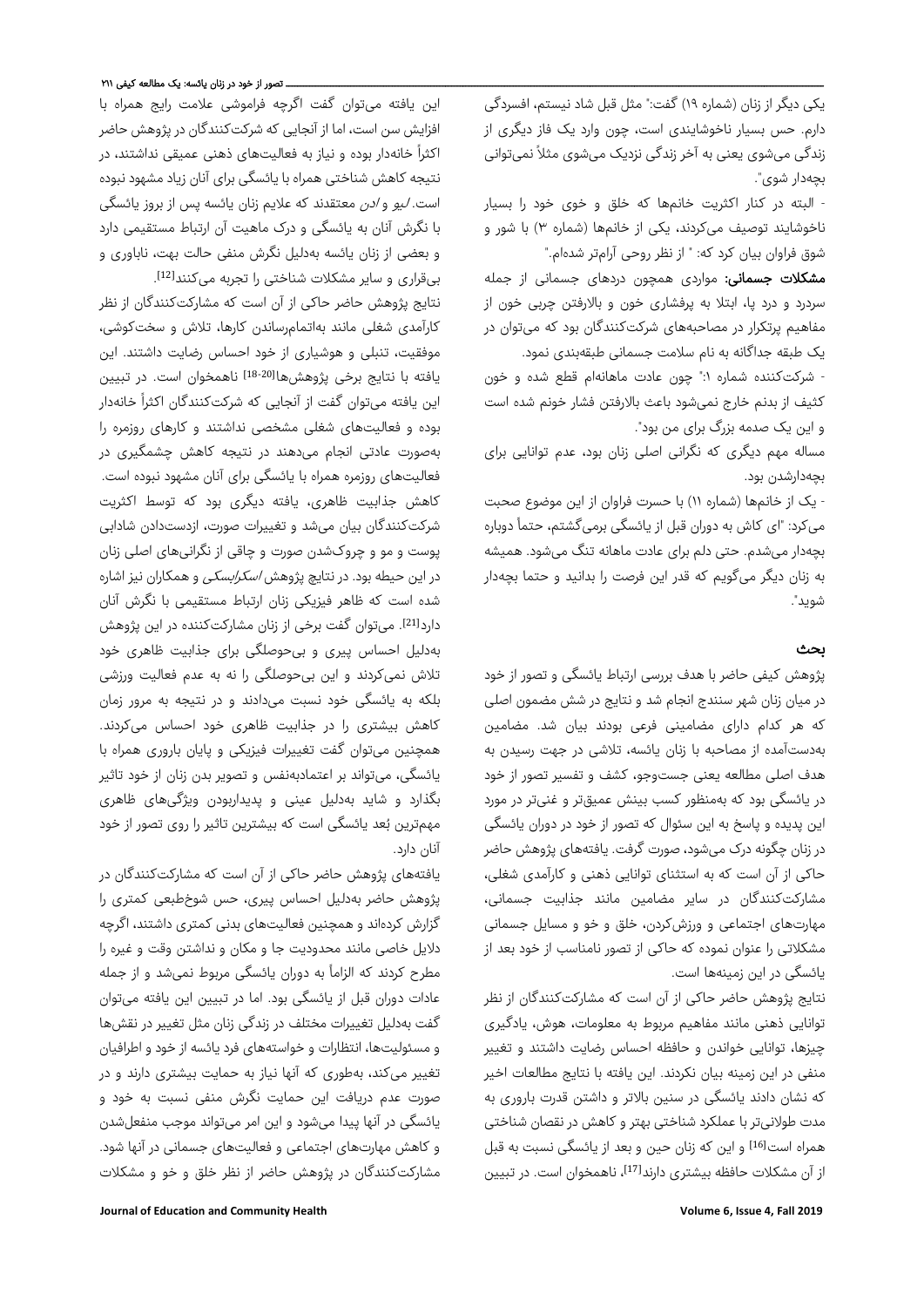#### ۲۱۲ قباد مرادی و همکاران ـــ

جسمانی از جمله سردرد، پادرد، ابتلا به پرفشاری خون و بالارفتن چربی خون مشکلاتی را گزارش نمودند. این یافته با نتایج پژوهشهایی<sup>[22-24]</sup> که نشان دادند زنان یائسه دارای مشکلاتی در خلق و خو هستند و با مطالعات صورتگرفته در این خصوص که در ، [27‐25 17,] دوران یائسگی مشکلات جسمانی گریبانگیر زنان است همخوان بود. برخی از مشارکتکنندگان در پژوهش حاضر به شفابخشبودن قاعدگی اذعان داشته و مشکلات جسمانی خود را به قطعشدن قاعدگی و خارجنشدن خون کثیف بدن ربط دادند. در صورتی که این مشکلات جسمانی بهدلیل کمبود فعالیت بدنی و مشکلات هورمونی است، اما مشارکتکنندگان در این خصوص باورهای غلطی داشتند که لازم است از طریق برنامه آموزشی و اطلاعرسانی از طریق مراکز ارایهدهنده خدمات بهداشتی و رسانههای جمعی اصلاح شوند.

سیفسیلی و همکاران[4] نیز در مطالعه خود عنوان کردند که روند افزایش سن موجب ایجاد علایم یائسگی نمیشود، بلکه این احساس پیری است که میتواند شدت علایم یائسگی را تحت تاثیر قرار دهد و آن را بیشتر نماید. در واقع میتوان گفت در روند پیری نگرش زنان نسبت به یائسگی بیشتر از خود یائسگی میتواند تاثیرگذار باشد. اگرچه زنان ممکن است این تاثیرات را به خود یائسگی نسبت دهند. همچنین تصویر ذهنی که اکثر مشارکتکنندگان در مورد یائسگی و خودشان دارند تا حدودی مخدوش است و نیاز به آموزشهای لازم در این خصوص دارد. بنابراین با توجه به یافتههای پژوهش و با توجه به اهمیت تصور از خود و نگرشی که زنان به یائسگی و به خودشان بعد از یائسهشدن پیدا میکنند، توصیه میشود بهمنظور ارتقای دانش زنان در جامعه و بالطبع ارتقای بهداشت جسمانی و روانی آنان و کمک به فعالماندن و پیشگیری از انفعال آنان، قبل از رسیدن به یائسگی با آموزشهای لازم و توانمندکردن آنان در این خصوص اقدامات لازم انجام گیرد.

اگرچه در مطالعه حاضر محقق سعی در جلب اعتماد شرکتکنندگان داشته و در خصوص محرمانهبودن اطلاعات تاکید نموده بود، اما بیاننکردن مطالبی در خصوص روابط جنسی میتواند از محدودیتهای رویکرد مصاحبه باشد. همچنین ممکن است بحث فرهنگی نیز در این خصوص نقش بسزایی داشته باشد؛ چرا که در فرهنگ جمعیت مورد مطالعه صحبت در این زمینه را امری دور از شرم و حیا میدانند. از دیگر محدودیتهای این مطالعه این است که بهطور قطع نمیتوان نتیجهگیری کرد که مشکلات ذکرشده توسط شرکتکنندگان حتماً بهدلیل یائسگی است، چرا که ممکن است در زنان غیریائسه نیز این مشکلات وجود داشته باشد.

پیشنهاد میشود تحقیقات کمی و کیفی در خصوص میزان آگاهی زنان از پدیده یائسگی در فرهنگها و اقوام مختلف انجام شود تا بتوان با آموزش آنان از ایجاد احساس پیری و نگرشهای منفی نسبت به این دوران جلوگیری نمود.

# نتیجهگیری

زنان یائسه به استثنای توانایی ذهنی و کارآمدی شغلی، در سایر مضامین مانند جذابیت جسمانی، مهارتهای اجتماعی و ورزشکردن، خلق و خو و مسایل جسمانی مشکلاتی دارند که حاکی از تصور نامناسب از خود بعد از یائسگی در این زمینهها است.

<mark>تشکر و قدردانی:</mark> از معاونت محترم پژوهشی و مرکز مطالعات عوامل اجتماعی موثر بر سلامت دانشگاه علوم پزشکی کردستان بهخاطر حمایت مالی از این تحقیق، همچنین از کلیه زنان مشارکتکننده که صمیمانه احساسات و تجارب خود را در اختیار ما قرار دادند، تشکر و قدردانی میشود.

<mark>تاییدیه اخلاقی:</mark> این پژوهش با کد اخلاق .1397/21REC.MUK.IR به تایید کمیته اخلاق رسیده است.

تعارض منافع: تعارض منافعی وجود ندارد.

سهم نویسندگان: قباد مرادی (نویسنده اول)، روششناس (%١٥)؛ صمد حمیدی (نویسنده دوم)، روششناس (%١٥)؛ آمنه حسینی (نویسنده سوم)، پژوهشگر کمکی (%١٠)؛ سامرند سعیدی (نویسنده چهارم)، نگارنده مقدمه (%١٠)؛ جهانبخش یوسفی (نویسنده پنجم)، نگارنده بحث (%١٠)؛ شراره باقری (نویسنده ششم)، پژوهشگر اصلی (%٤٠)

**منابع مالی:** این پژوهش از حمایت مالی معاونت محترم پژوهشی و مرکز مطالعات عوامل اجتماعی موثر بر سلامت دانشگاه علوم پزشکی کردستان برخوردار بوده است.

## منابع

1- Speroff L, Fritz MA. Clinical gynecologic endocrinology and infertility. 7<sup>th</sup> Edition. New York: Lippincott Williams and Wilkins: 2005.

2- Novak E, Berek JS, Hillard PA. Novak's gynecology. 13th Edition. Philadelphia: Lipincott Williams and wilkins; 2002. 

3- Abernethy K. Menopause and hormone replacement therapy. Baheiraei A, Ghazizadeh S, translators. Tehran: Boshra; 1999. [Persian]

4- Cifcili SY, Akman M, Demirkol A, Unalan PC, Vermeire E.  $"$  I should live and finish it": a qualitative inquiry into Turkish women's menopause experience. BMC Fam Pract. 2009;10(1):2.

5- Bahri N, Yoshany N, Morowati Sharifabad MA, Noghabi AD, Sajjadi M. The effects of menopausal health training for spouses on women's quality of life during menopause transitional period. Menopause. 2016;23(2):183-8.

6- Simon JA, Reape KZ. Understanding the menopausal experiences of professional women. Menopause. 2009;16(1):73‐6. 

7- Agnusdei D, Compston JE. Selective Oestrogen Receptor Modulators (SERMs): a novel option to maintain health in the postmenopause. London: Martin Dunitz; 2000.

8- Hyas L. Menopausal women's positive experience of growing older. Maturitas. 2006;54(3):245-51.

9- Bauld R, Brown RF. Stress, psychological distress, psychosocial factors, menopause symptoms and physical